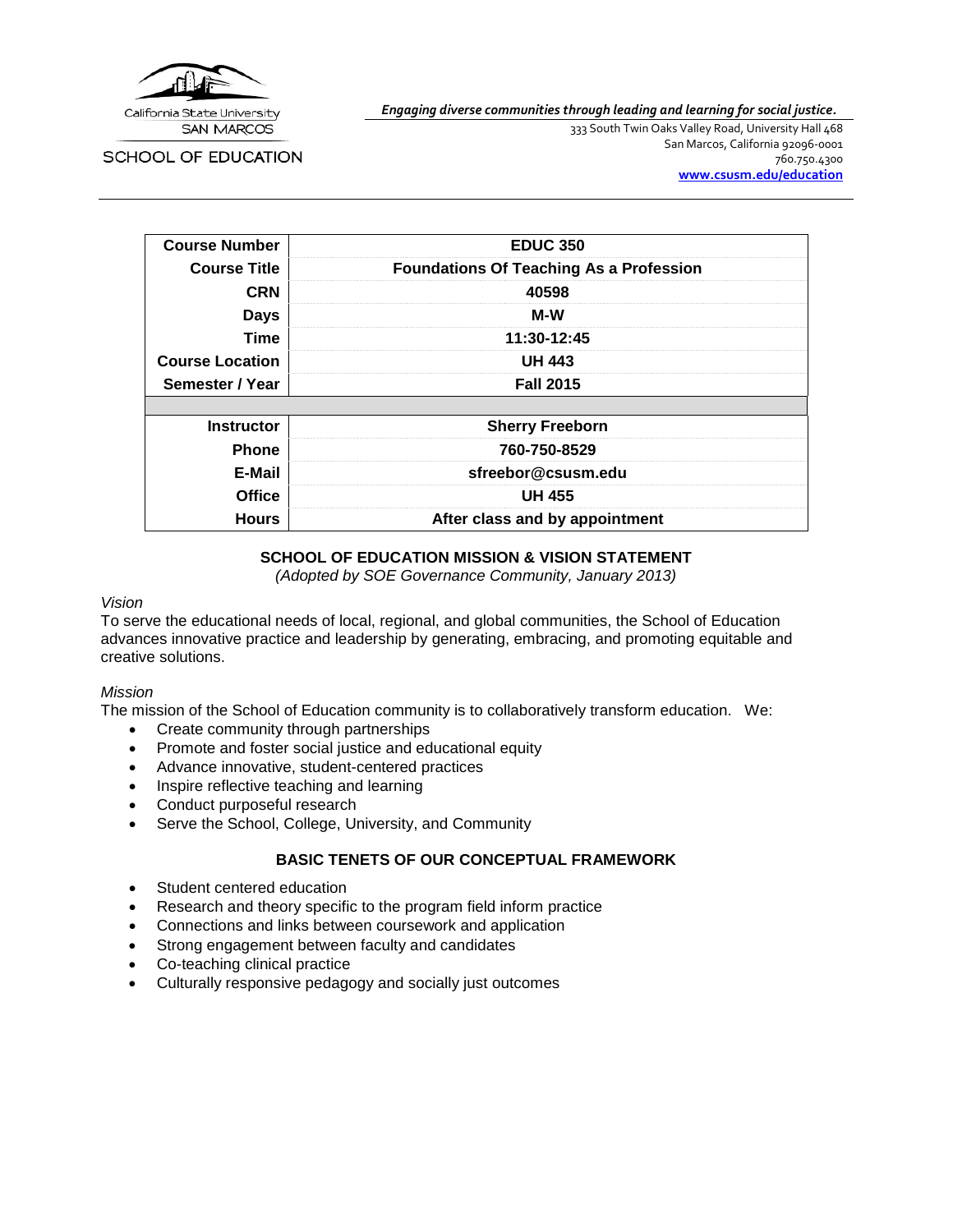# **TABLE OF CONTENTS**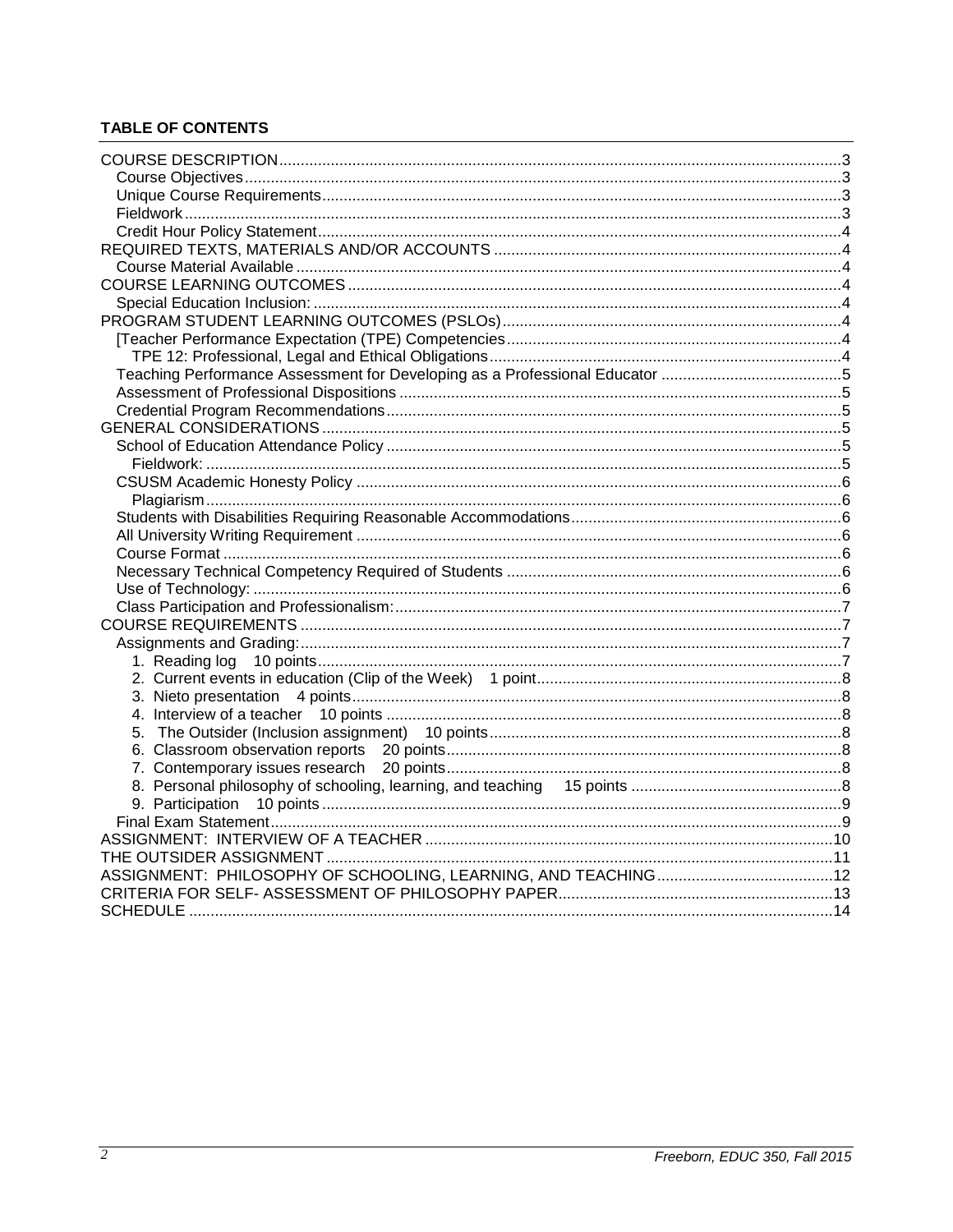# **COURSE DESCRIPTION**

<span id="page-2-0"></span>Required for all credential candidates. An orientation to careers in K-12 education. Focuses on teaching and schooling from multiple perspectives, with an emphasis on current thinking and practices in public education in the U.S. Subjects from the sociological, philosophical, and historical foundations of education are addressed. Readings from the lives of teachers and interactions with local educators will assist students to understand the richness and the complexities of teaching as a career. Emphasizes the importance of education for all children in a diverse society. Intended for individuals interested in becoming teachers to understand the nature of formal education in the United States and to assess teaching as a career. *Participation in forty-five (45) hours of supervised fieldwork assignments in K-12 classroom settings.*

Instructor: This course serves as an orientation to careers in elementary, middle and high school education. Upon completion of this course, teacher candidates should understand the nature of formalized education in the United States and be able to asses his or her interest in teaching as a career. Major topics include:

- Understanding the roles of schools in society
- Exploring philosophies and contemporary issues in education.
- Assessing the roles of teachers in schools.
- Understanding the qualifications and credentialing process for California teachers.
- Understanding and appreciating the student as an individual.
- Understanding factors affecting student achievement.
- Understanding critical issues in curriculum and instruction.
- Understanding infusion of special education in general education practices.
- Understanding the laws that influence teaching responsibilities.

This course is required for all credential candidates.

# <span id="page-2-1"></span>**Course Objectives**

By the end of the course the student will be able to develop an informed personal philosophy of teaching.

# <span id="page-2-2"></span>**Unique Course Requirements**

Teacher education is a professional preparation program. It is expected that students will come to class prepared to discuss the readings, submit required assignments, and participate in class activities. The School of Education has identified six dispositions – social justice and equity, collaboration, critical thinking, professional ethics, reflective teaching and learning, and life-long learning—Students are expected to adhere to academic honesty and integrity, standards of dependability, confidentiality and writing achievement. Because it is important for teachers to be able to effectively communicate their ideas to students, parents, colleagues, and administrators, writing that is original, clear and error-free is a priority for the School of Education. It is expected that work will be turned in on time. Please discuss individual issues with the instructor. Points will be deducted if assignments are submitted late (10% penalty per day late; no credit will be awarded if the assignment is one week late).

# <span id="page-2-3"></span>**Fieldwork**

In addition to in-class work, assigned readings and projects, students will participate in forty-five (45) hours of supervised fieldwork assignments in a variety of public school settings. Details on the fieldwork are found on the Cougar Courses site. Documentation of these hours is required to receive a grade in EDUC 350. Cal State San Marcos students are expected to adhere to professional standards in their dress and behavior in the field. Required clearances (fingerprints, TB test) are the responsibility of the student. A letter of recommendation (usually from the classroom teacher where most of the fieldwork is done) is a requirement for admission to the Cal State San Marcos Teacher Credentialing programs.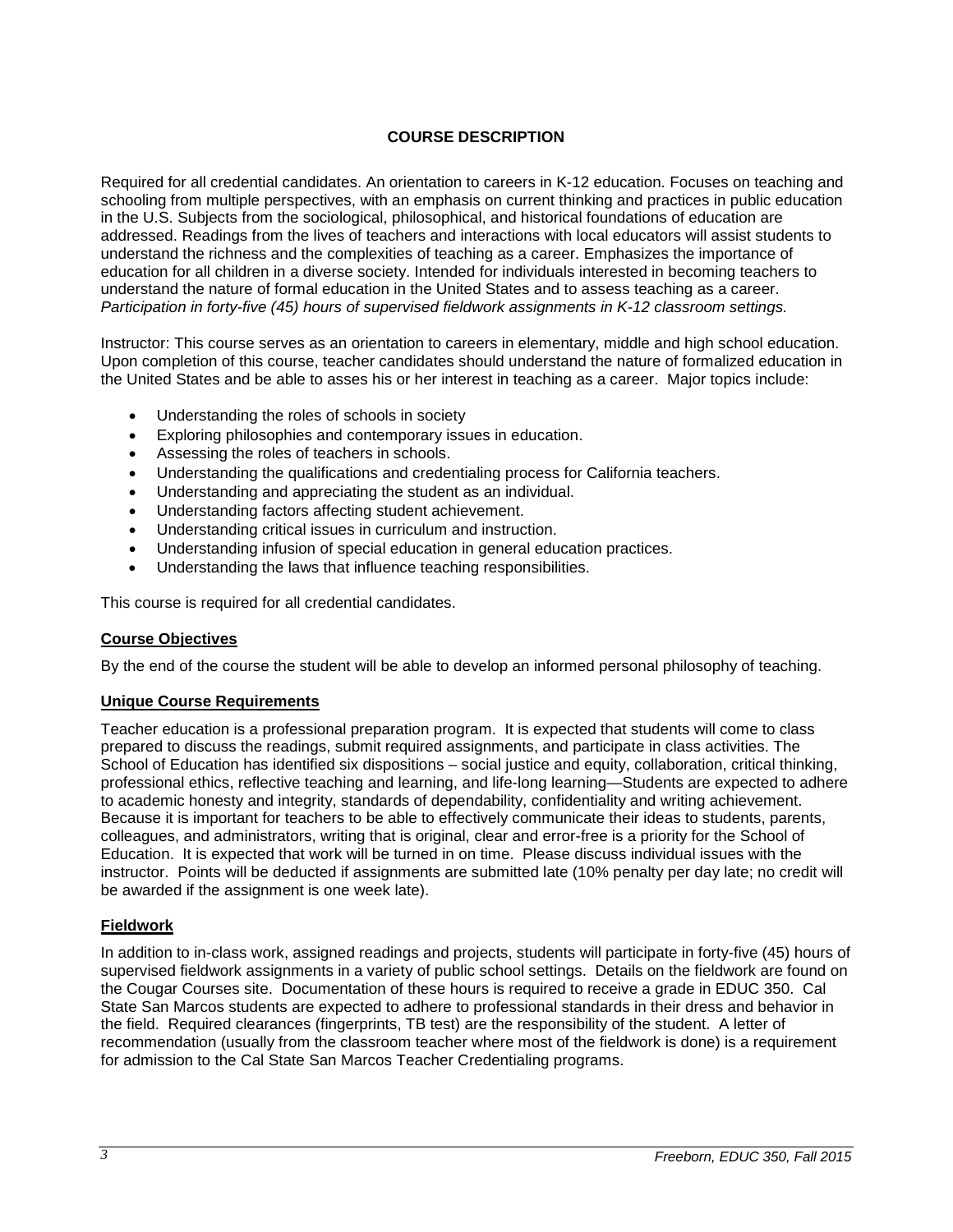# <span id="page-3-0"></span>**Credit Hour Policy Statement**

Per the University Credit Hour Policy:

• Students are expected to spend a minimum of two hours outside of the classroom each week for each unit of credit engaged in learning. (Note that for courses with a "lecture" mode of instruction over an entire semester, each unit of credit corresponds to an 'hour' of class-time and two hours of student learning outside of class.

# **REQUIRED TEXTS, MATERIALS AND/OR ACCOUNTS**

<span id="page-3-1"></span>Nieto, Sonia. (2006). *Why We Teach*.Now Teachers College Press. ISBN 0807755877

Sadker, D. M. and Zittleman, K. R. (2016). Teachers, Schools, and Society: A Brief Introduction to Education.  $(4^{th}$  ed), McGraw Hill. ISBN 978-0-07-811043-6

# <span id="page-3-2"></span>**Course Material Available**

Other course material and resources will be available on Cougar Courses.

# **COURSE LEARNING OUTCOMES**

<span id="page-3-3"></span>Upon successful completion of this course, students will be able to understand the nature of formalized education in the United States and be able to assess his or her interest in teaching as a career.

# <span id="page-3-4"></span>**Special Education Inclusion:**

Consistent with the intent to offer a seamless teaching credential in the School of Education, this course will introduce the collaborative infusion of special education competencies that reflect inclusive educational practices. Students will demonstrate a knowledge of laws and dispositions that relate to special education through a variety of activities such as the viewing and analysis of the video F.A.T. City and reading parts of *Creating an Inclusive School*.

# **PROGRAM STUDENT LEARNING OUTCOMES (PSLOs)**

# <span id="page-3-6"></span><span id="page-3-5"></span>**[Teacher Performance Expectation (TPE) Competencies**

A primary goal of EDUC 350 is to begin the process of developing teacher candidates to become professional educators. The following TPE of the California Commission for Teacher Credentialing is expected to be met during this course:

# <span id="page-3-7"></span>**TPE 12: Professional, Legal and Ethical Obligations**

Candidates are aware of their own personal values and biases and recognize ways in which these values and biases affect the teaching and learning of students. They resist racism and acts of intolerance. Candidates appropriately manage their professional time spent in teaching responsibilities to ensure that academic goals are met.

Candidates for a Teaching Credential understand and honor legal and professional obligations to protect the privacy, health, and safety of students, families, and other school professionals. They are aware of and act in accordance with ethical considerations and they model ethical behaviors for students. Candidates understand and honor all laws relating to professional misconduct and moral fitness.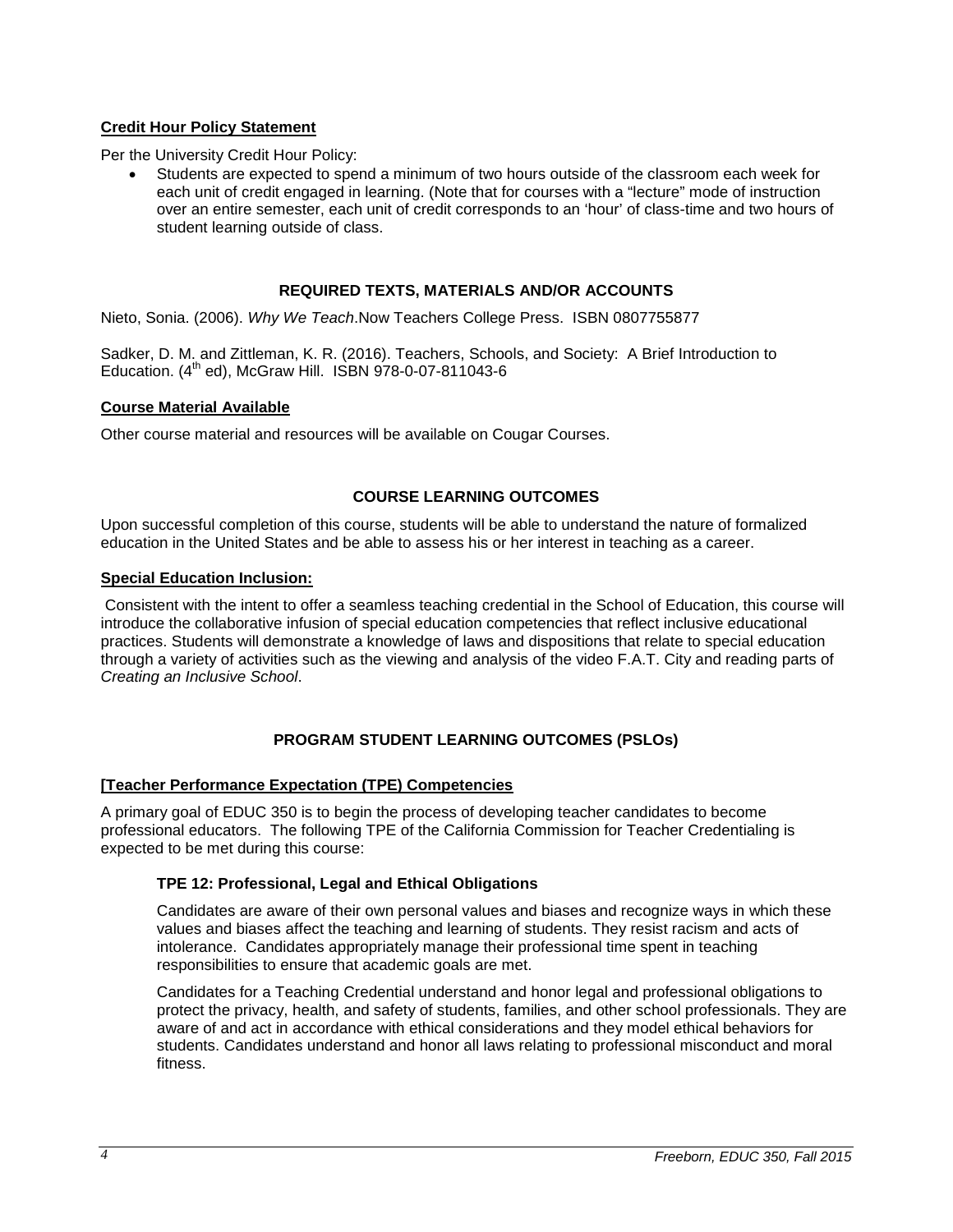# <span id="page-4-0"></span>**Teaching Performance Assessment for Developing as a Professional Educator**

The successful completion of the personal philosophy assignment is a requirement for completion of this course and is a component of partially meeting the TPE described above. This statement will be used for assessment both in the course and at completion of the School of Education program. Retain an electronic copy of your statement for submission for your portfolio at the completion of your teacher education program.

# <span id="page-4-1"></span>**Assessment of Professional Dispositions**

Assessing a candidate's dispositions within a professional preparation program is recognition that teaching and working with learners of all ages requires not only specific content knowledge and pedagogical skills, but positive attitudes about multiple dimensions of the profession. The School of Education has identified six dispositions – social justice and equity, collaboration, critical thinking, professional ethics, reflective teaching and learning, and life-long learning - and developed an assessment rubric. For each dispositional element, there are three levels of performance - *unacceptable*, *initial target*, and *advanced target*. The description and rubric for the three levels of performance offer measurable behaviors and examples.

The assessment is designed to provide candidates with ongoing feedback for their growth in professional dispositions and includes a self-assessment by the candidate. The dispositions and rubric are presented, explained and assessed in one or more designated courses in each program as well as in clinical practice. Based upon assessment feedback candidates will compose a reflection that becomes part of the candidate's Teaching Performance Expectation portfolio. Candidates are expected to meet the level of *initial target* during the program.

# <span id="page-4-2"></span>**Credential Program Recommendations**

As one of several evaluation methods, EDUC 350 course instructors are asked for feedback concerning credential candidates who are applying for programs at Cal State San Marcos. Keep in mind that your professionalism and hard work in this class not only affect your course grade, but also indicate your readiness for a credential program.

# **GENERAL CONSIDERATIONS**

# <span id="page-4-4"></span><span id="page-4-3"></span>**School of Education Attendance Policy**

Due to the dynamic and interactive nature of courses in the School of Education, all students are expected to attend all classes and participate actively. Absences and late arrivals/early departures will affect the final grade. A minimum grade of C+ is required in EDUC 350 to qualify as prerequisite for admission to the Cal State San Marcos teacher credential program. SOE attendance policy states, "At a minimum, students must attend 80% of class time, or s/he may not receive a passing grade for the course at the discretion of the instructor. Individual instructors may adopt more stringent attendance requirements." Should students have extenuating circumstances, please contact the instructor as soon as possible. In this section of EDUC 350, the following attendance policy will apply: Two class sessions may be missed without penalty to your grade. Each additional missed session will drop your final grade by 1/3 grade point (A to A-, A- to B+, etc.). If you miss six or more class sessions, you will receive an F.

# <span id="page-4-5"></span>**Fieldwork:**

In addition to in-class work, assigned readings and projects, students will participate in forty-five (45) hours of supervised fieldwork assignments in a variety of public school settings. Details on the fieldwork are found on the Cougar Courses site. Documentation of these hours is required to receive a grade in EDUC 350. Cal State San Marcos students are expected to adhere to professional standards in their dress and behavior in the field. Required clearances (fingerprints, TB test) are the responsibility of the student. A letter of recommendation (usually from a classroom teacher where some of the fieldwork is done) is a requirement for admission to the Cal State San Marcos Teacher Credentialing programs.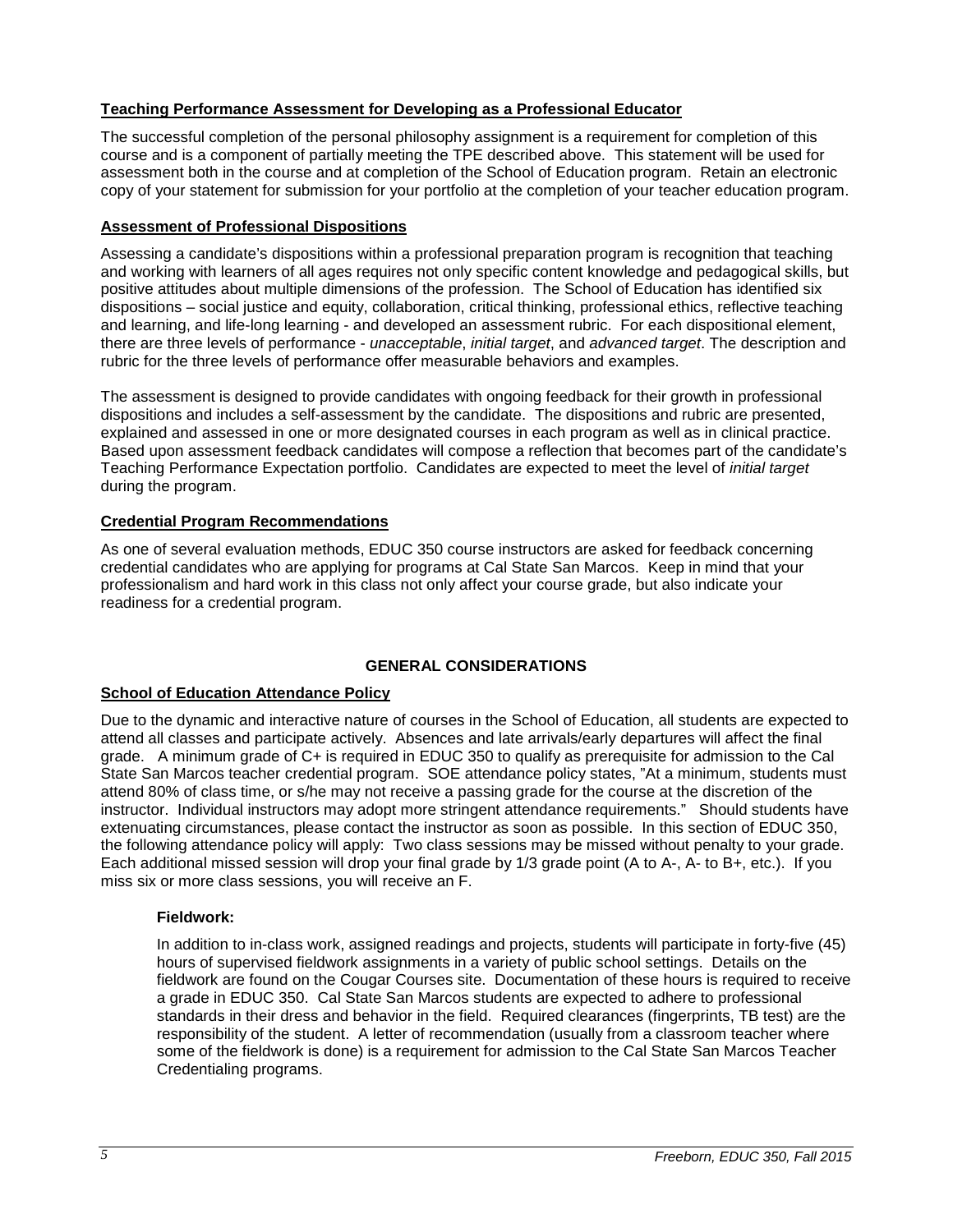# <span id="page-5-0"></span>**CSUSM Academic Honesty Policy**

Students will be expected to adhere to standards of academic honesty and integrity, as outlined in the Student Academic Honesty Policy. All assignments must be original work, clear and error-free. All ideas/material that are borrowed from other sources must have appropriate references to the original sources. Any quoted material should give credit to the source and be punctuated accordingly.

Academic Honesty and Integrity: Students are responsible for honest completion and representation of their work. Your course catalog details the ethical standards and penalties for infractions. There will be zero tolerance for infractions. If you believe there has been an infraction by someone in the class, please bring it to the instructor's attention. The instructor reserves the right to discipline any student for academic dishonesty, in accordance with the general rules and regulations of the university. Disciplinary action may include the lowering of grades and/or the assignment of a failing grade for an exam, assignment, or the class as a whole.

Incidents of Academic Dishonesty will be reported to the Dean of Students. Sanctions at the University level may include suspension or expulsion from the University.

<span id="page-5-1"></span>Refer to the full Academic Honesty Policy at: [http://www.csusm.edu/policies/active/documents/Academic\\_Honesty\\_Policy.html](http://www.csusm.edu/policies/active/documents/Academic_Honesty_Policy.html)

### **Plagiarism**

As an educator, it is expected that each candidate (course participant) will do his/her own work, and contribute equally to group projects and processes. Plagiarism or cheating is unacceptable under any circumstances. If you are in doubt about whether your work is paraphrased or plagiarized see the Plagiarism Prevention for Students website [http://library.csusm.edu/plagiarism/index.html.](http://library.csusm.edu/plagiarism/index.html) If there are questions about academic honesty, please consult the University catalog.

### <span id="page-5-2"></span>**Students with Disabilities Requiring Reasonable Accommodations**

Students with disabilities who require reasonable accommodations must be approved for services by providing appropriate and recent documentation to the Office of Disabled Student Services (DSS). This office is located in Craven Hall 4300, and can be contacted by phone at (760) 750-4905, or TTY (760) 750- 4909. Students authorized by DSS to receive reasonable accommodations should meet with their instructor during office hours or, in order to ensure confidentiality, in a more private setting.

### <span id="page-5-3"></span>**All University Writing Requirement**

Every course at the university must fulfill the university's writing requirement of at least 2,500 words. In EDUC 350, this is accomplished through the following written assignments: Teacher Interview, Philosophy Paper, Reading Logs, and The Outsider.

# <span id="page-5-4"></span>**Course Format**

Face-to-face

# <span id="page-5-5"></span>**Necessary Technical Competency Required of Students**

Candidates (Course participants) are expected to demonstrate competency in the use of various forms of technology (i.e. word processing, electronic mail, Moodle, use of the Internet, and/or multimedia presentations). Contact Information for Technical Support Assistance

# <span id="page-5-6"></span>**Use of Technology:**

Students are expected to demonstrate competency in the use of various forms of technology (i.e. word processing, electronic mail, Cougar Courses, use of the Internet, and/or multimedia presentations). Specific requirements for course assignments with regard to technology are at the discretion of the instructor. Keep a digital copy of all assignments for use in your teaching portfolio. All assignments will be submitted online. Details will be given in class.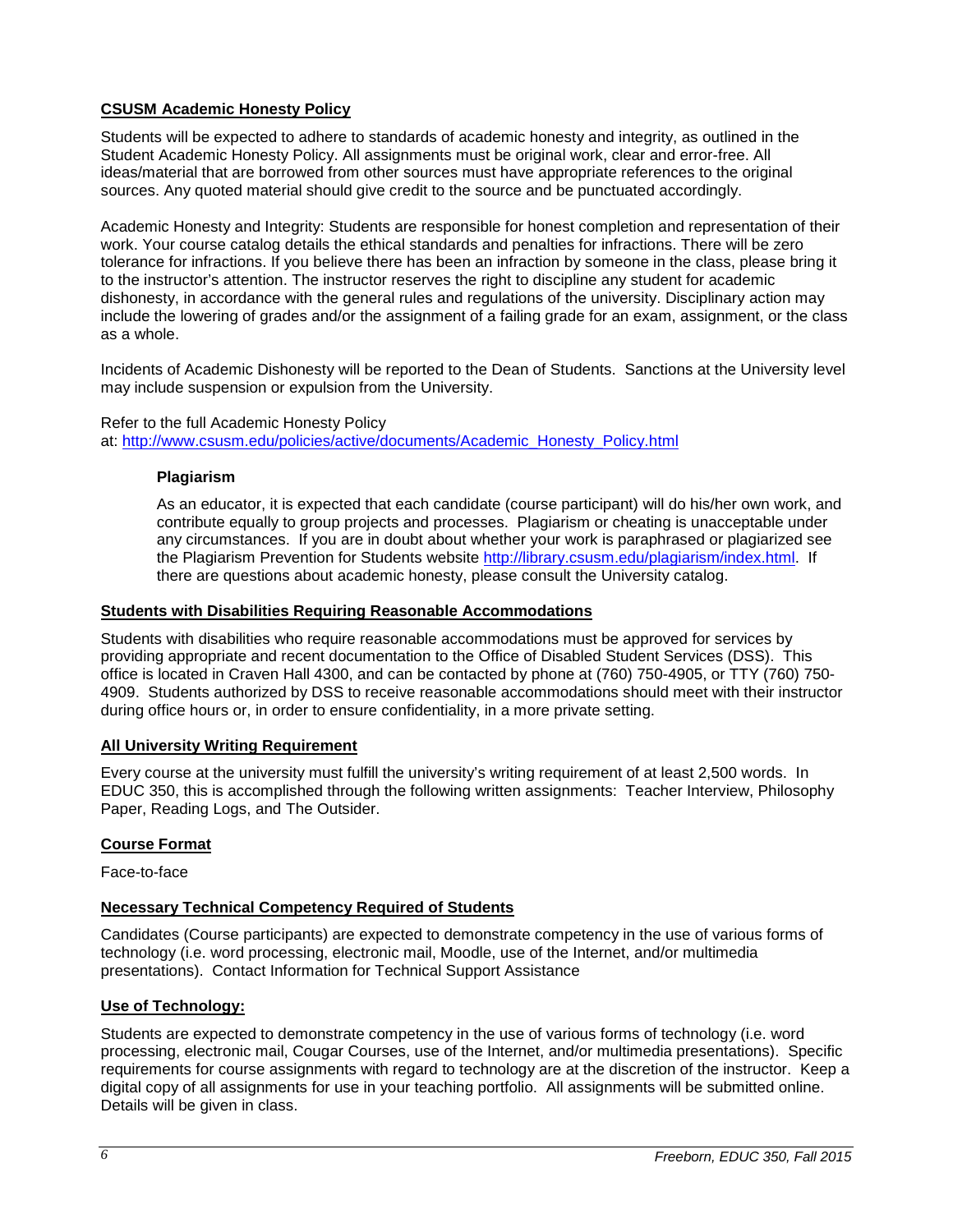# **Electronic Communication Protocol**

Electronic correspondence is a part of your professional interactions. If you need to contact the instructor, email is often the easiest way to do so. It is my intention to respond to all received emails in a timely manner. Please be reminded that email and online discussions are a very specific form of communication, with their own nuances and etiquette. For instance, electronic messages sent in all upper case (or lower case) letters, major typos, or slang, often communicate more than the sender originally intended. With that said, please be mindful of all email and online discussion messages you send to your colleagues, to faculty members in the School of Education, or to persons within the greater educational community. All electronic messages should be crafted with professionalism and care.

Things to consider:

- Would I say in person what this electronic message specifically says?
- How could this message be misconstrued?
- Does this message represent my highest self?
- Am I sending this electronic message to avoid a face-to-face conversation?

In addition, if there is ever a concern with an electronic message sent to you, please talk with the author in person in order to correct any confusion.

# <span id="page-6-0"></span>**Class Participation and Professionalism:**

Students will engage in student-centered learning each class session, and will be expected to actively participate. As an assignment, you will self-evaluate your participation and professionalism in class. You will answer the following questions:

- Do you participate in class discussions productively, sharing your knowledge and understandings?
- Do you interact productively with your peers, taking on a variety of roles (leader, follower, etc.)?
- Do you contribute appropriately to group work—do you "do your share"?
- Are you able to accept others' opinions?
- Are you supportive of others' ideas?
- Do you support your peers during their presentations?
- Can you monitor and adjust your participation to allow for others' ideas as well as your own to be heard?

### **COURSE REQUIREMENTS**

<span id="page-6-1"></span>Teacher education is a professional preparation program. It is expected that students will come to class prepared to discuss the readings, submit required assignments, and participate in class activities. Students are expected to adhere to academic honesty and integrity, standards of dependability, confidentiality and writing achievement. Because it is important for teachers to be able to effectively communicate their ideas to students, parents, colleagues, and administrators, writing that is original, clear and error-free is a priority for the School of Education. It is expected that work will be turned in on time. Please discuss individual issues with the instructor. Points will be deducted if assignments are submitted late (10% penalty per day late; no credit will be awarded if the assignment is one week late).

### <span id="page-6-3"></span><span id="page-6-2"></span>**Assignments and Grading:**

### **1. Reading log 10 points**

The reading log provides an opportunity to reflect on learning about teaching through the assigned readings for each session. In the reading log, do not summarize. Instead, respond to the readings: agree, disagree, note specific ideas, etc. Entries should be at least one paragraph in length per week. Log entries for Monday's class must be submitted via the Cougar Courses site by the *prior Sunday* at 11:55 PM. See the schedule for readings. The log will be graded holistically; you will either receive full credit or none.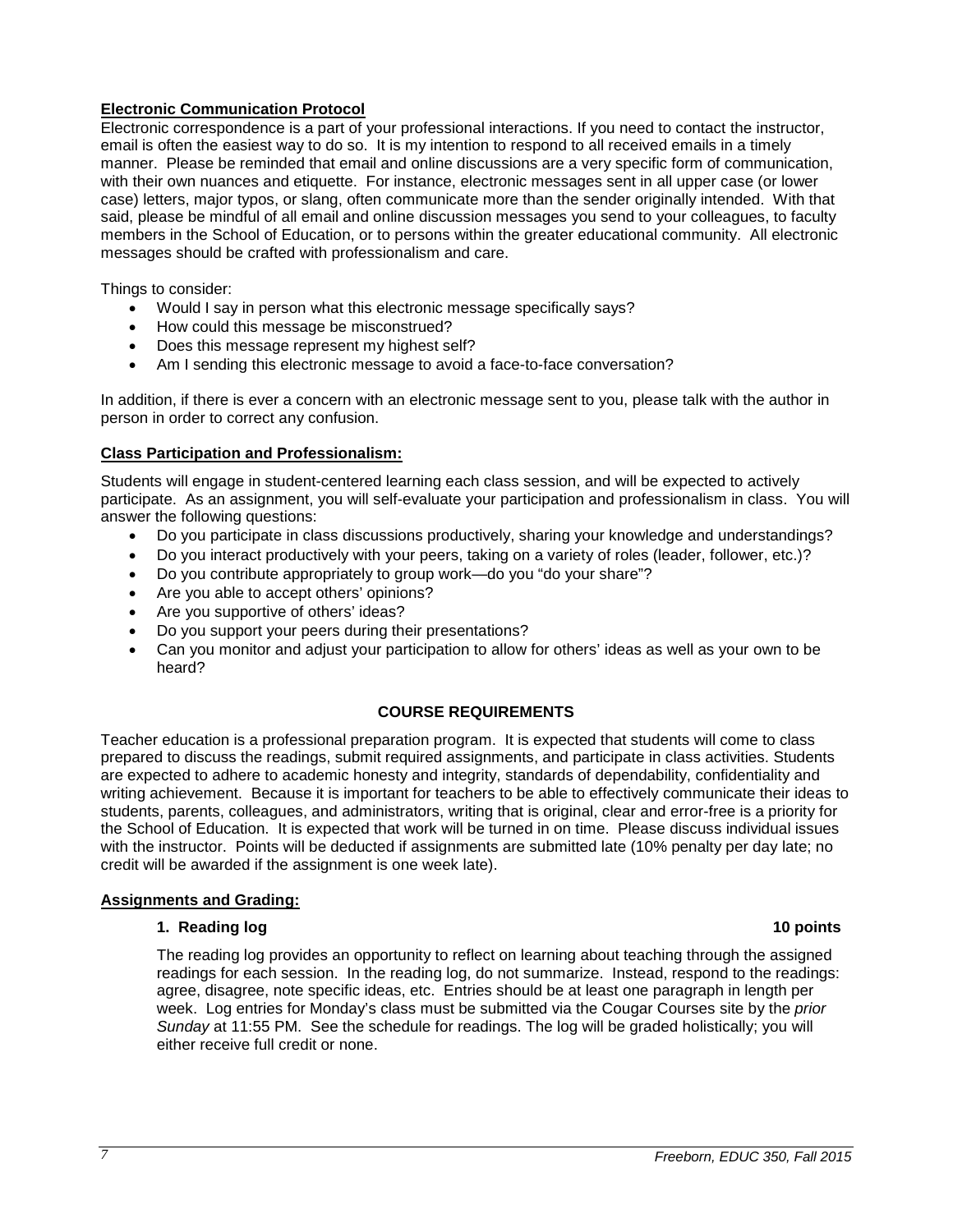No credit will be given for late submissions of reading logs. In extraordinary circumstances, if you do not have access to Cougar Courses for a timely submission, you may email the log entry to me by Sunday, at 11:55 PM at [sfreebor@csusm.edu.](mailto:mcdaniel@csusm.edu) Later, as soon as you re-establish Cougar Courses access, you will resubmit on Cougar Courses.

### <span id="page-7-0"></span>**2. Current events in education (Clip of the Week) 1 point**

Sign up for a date when you will be responsible for presenting an item from the week's news in K-12 education (5 minutes maximum). The item may be from television, radio, internet (e.g., www.edweek.org/), newspaper, or magazine, and may pertain to local, national, or international issues. You will summarize and present the importance of the news for your classmates. Be sure that you make a connection to future teachers in California if the news is from afar. After you present your current event, go to the Cougar Courses site and submit a one-sentence report as the "Current Events" assignment (the date, topic, and source of your report), so that you can receive credit. You must submit your report by December 6.

### <span id="page-7-1"></span>**3. Nieto presentation 4 points**

Present the salient points in your assigned chapters of Why We Teach Now by Sonia Nieto. We will discuss the requirements and possibilities in class.

### <span id="page-7-2"></span>**4. Interview of a teacher 10 points**

Details are below. The written report is due via the Cougar Courses site on Sept 20.

### <span id="page-7-3"></span>**5. The Outsider (Inclusion assignment) 10 points**

Details are below. The written report is due via the Cougar Courses site on Nov. 8.

### <span id="page-7-4"></span>**6. Classroom observation reports 20 points**

Using the classroom observation instrument provided online, write up five observations in your field sites. The template is on the Cougar Courses site under Fieldwork Instructions. You must submit one written observation from each of these four types of school settings: Elementary, Middle, High, and Special Setting; the fifth written observation is from any setting (your choice). Submit these via the Cougar Courses site as instructed on October 18 and November 22. Turn in your Classroom Observation Record (timesheet) and Report Summary (distribution report) in class on November 30. **If you do not complete the classroom observations, you will receive a failing grade for the course.** 

### <span id="page-7-5"></span>**7. Contemporary issues research 20 points**

Choose (1) an issue that interests you (from the topics given to you by the instructor) and (2) one or two partners with whom to work. Research the issue and prepare an oral report to share in class. The report should describe and analyze the issue in approximately 15 minutes. You will present on November 30 and December 2, 7, and 9. These dates could change if enrollment in the class increases. When you present your research orally, provide a one-page summary and a reference list for your classmates. Each partner must submit the one-page summary to the Cougar Courses site to receive credit for this assignment. The one-page handout is due to Cougar Courses on December 9.

### <span id="page-7-6"></span>**8. Personal philosophy of schooling, learning, and teaching 15 points**

Details are below. The written report is due via the Cougar Courses site on December 6.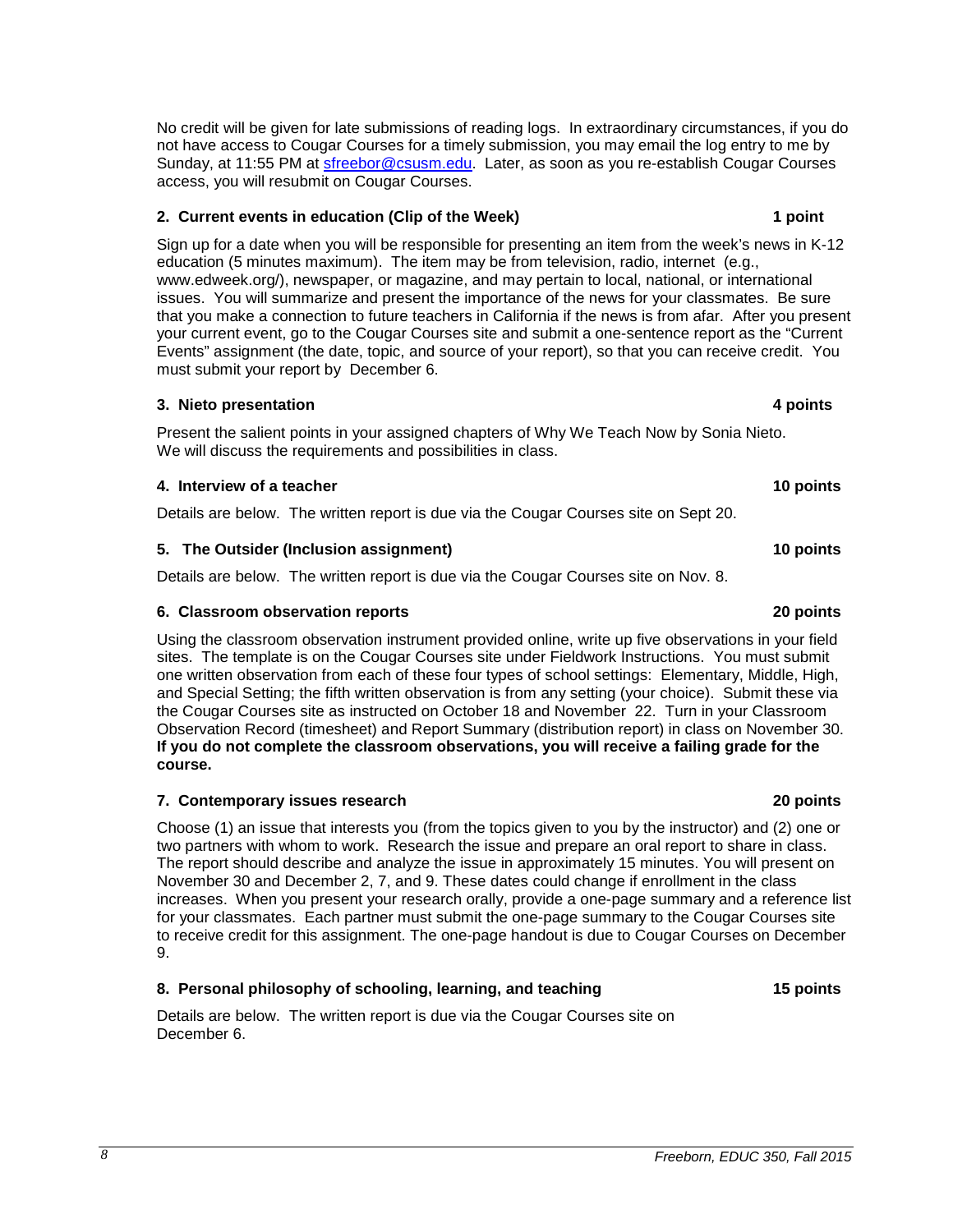# <span id="page-8-0"></span>**9. Participation 10 points**

This course is designed for active learning during class sessions. In order for this course to succeed for individuals and the group, students must come to class prepared to discuss assigned readings/topics and to participate in class activities. See details above in "Class Discussions and Participation." You will submit a self-assessment on Cougar Courses by December 2. The instructor will consider your self-assessment when assigning points for this assignment. Due December 2.

# <span id="page-8-1"></span>**Final Exam Statement**

There will be no final exam for this course.

Grades will be determined by the total number of points earned (100 points possible):

<span id="page-8-2"></span> $A = 94-100$  $A - 90 - 93$  $B+ = 87-89$  $B = 83 - 86$  $B = 80 - 82$  $C+= 77-79$  $C = 73-76$  $C - 70-72$  $D = 60 - 69$  $F = 0.59$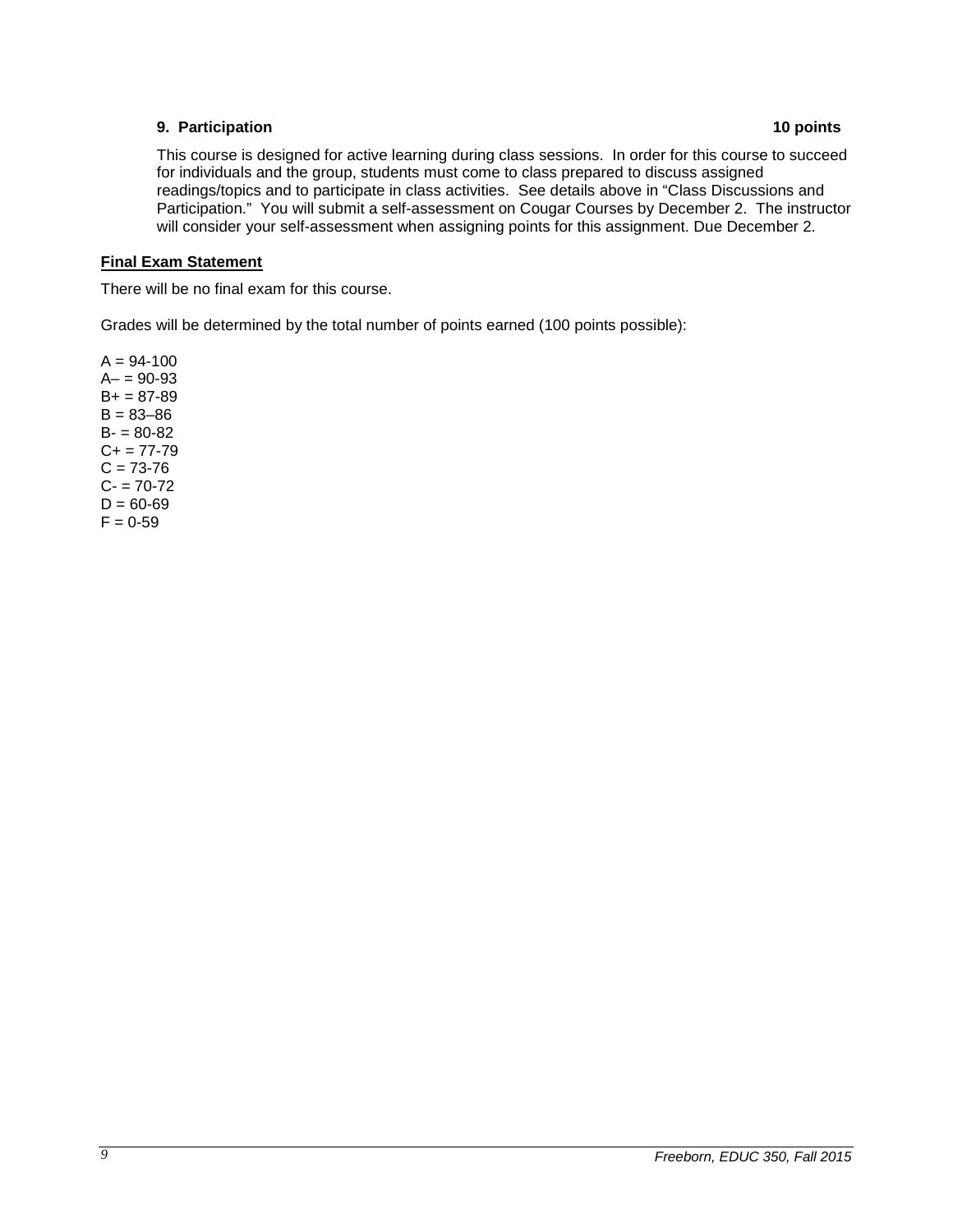### **ASSIGNMENT: INTERVIEW OF A TEACHER**

In this assignment, you will interview a teacher and write a summary (1,500-2,000 words) of what you learned from him or her. Your purpose is to render a sketch so that your reader may be able to envision the teacher as a person with a distinct philosophy and experience.

### *Gathering information:*

Interview a current or retired teacher who has had at least 3 years of full–time experience in elementary, middle, or secondary school classrooms. Suggested questions are:

Why did the teacher choose to enter teaching? How attractive was the profession to prospective teachers at that time? What were the other career paths available; were any others seriously considered? Does the teacher have any regrets about becoming a teacher?

What professional education did the teacher have? How helpful was it in learning to teach? At what point did the teacher feel comfortable as a teacher?

What were/are the teacher's goals for the education of students? Have these goals changed over the years?

What career moves (school buildings, grade level, special students, subject matter, etc.) has the teacher made? To what extent were those moves voluntary? For current teachers, are further moves desired? If so, what are they, and why?

What have been the major joys and frustrations of teaching? What would help increase the joys and minimize the frustrations? On what issues does the teacher feel strongly about making changes in the way that schooling occurs now?

How did/does the teacher learn about his/her students' lives and needs? How similar are the backgrounds of the teacher and his/her students? What have been the teacher's experiences with "culture shock" in working with students from different backgrounds?

What are some favorite memories from the teacher's classroom? Does the teacher tend to remember individual students or activities, or are the memories more general?

What does the teacher think of current "hot issues" in education such as the California High School Exit Exam, the No Child Left Behind Act, and merit pay for teachers? How does the teacher take action to address new reforms that impact his/her classroom?

What is the teacher's metaphor for "teaching" or "teacher"? What are the main features of the teacher's approach toward teaching? What has the teacher learned from being a teacher?

### *Analysis:*

After collecting your information, think about what you have learned about this teacher. Focus on a few themes that best characterize what you have heard. Do not try to be all-inclusive. *Protect your teacher's confidentiality by using a pseudonym and masking identifying details.*

In your analysis, incorporate what you have been learning about becoming and being a teacher. How does your teacher fit within the material addressed in your readings and in class? What issues are raised through your interview? What are the implications of your interview as you think about becoming a teacher? Be sure you include at least one reference to the readings/discussions we have in class.

### *Criteria for evaluation:*

Exemplary papers are characterized by:

Completeness of description of the teacher's experiences and views Explanation of how the teacher interview relates to your thinking about teaching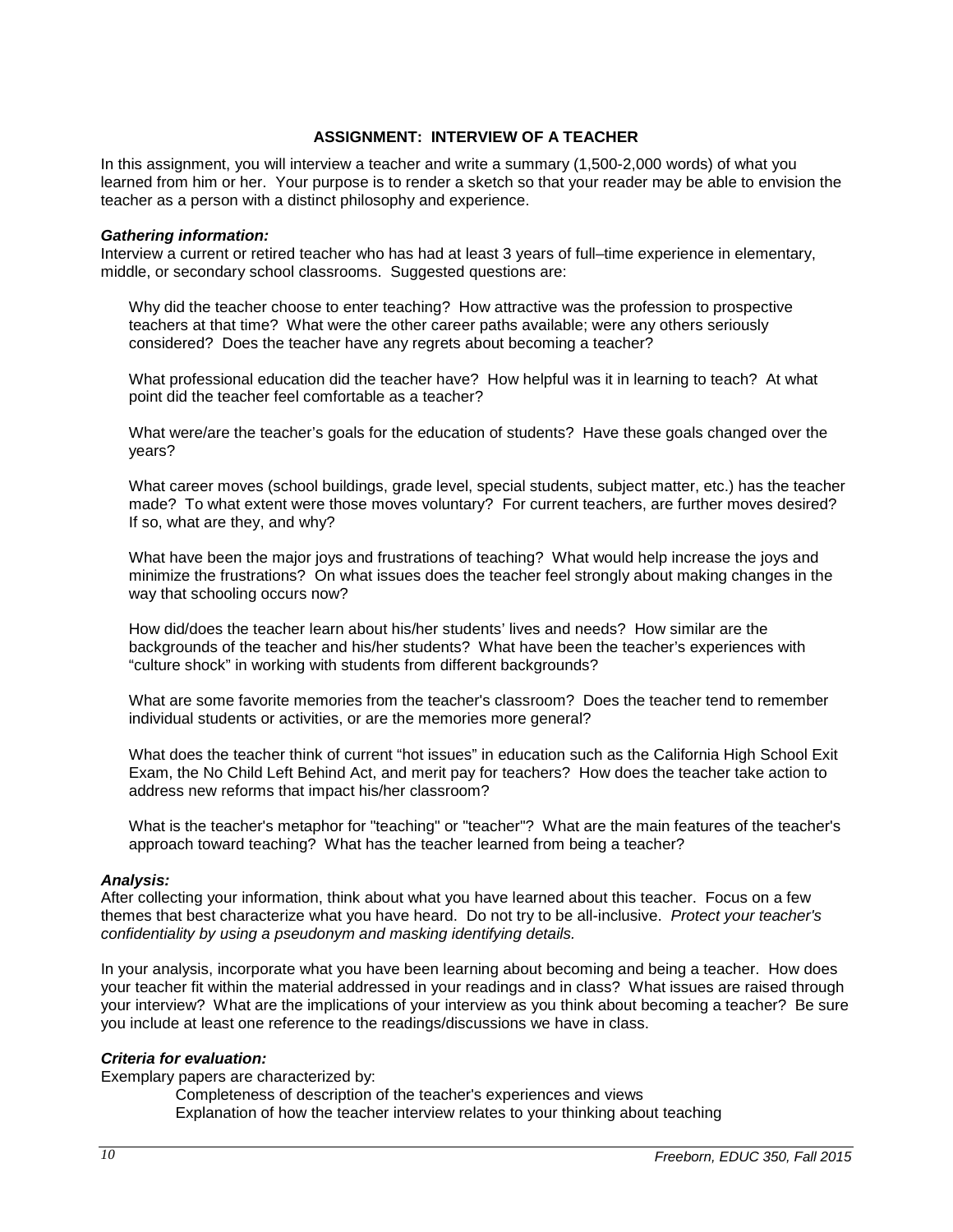Integration of coursework (readings + discussions) into the analysis Correct grammar, syntax, and spelling

### **THE OUTSIDER ASSIGNMENT**

<span id="page-10-0"></span>Many students with special needs come to view themselves as "outsiders" because they are labeled as different from the typical student. But most of us experienced some sense of being an outsider during our K-12 years. After reading chapters 1-2 in Villa/Thousand's Creating an Inclusive School and at least two of the Voices of Inclusion, write a reflective essay (1,000-1,500 words) in which you comment on your own (or a friend's) school experience in which you may have felt like an outsider. Reasons could include differences due to gender, religion, looks, beliefs/interests, family situation, academic ability, etc. Make at least one specific connection to the VT text. Consider the following questions:

What personal characteristics fostered your (or your friend's) feelings of being an outsider? How did you react to and cope with the situation Did you share your experience with any teachers or other school personnel? Did any of them assist you? What could school staff, parents or friends have done to help? In what ways did this experience change you? Did you "learn" from this experience? How might this experience make you a more sensitive and effective teacher?

Criteria for evaluation: Exemplary papers are characterized by: Addressing the questions above in a thoughtful/analytical manner Integration of the class readings Correct spelling and grammar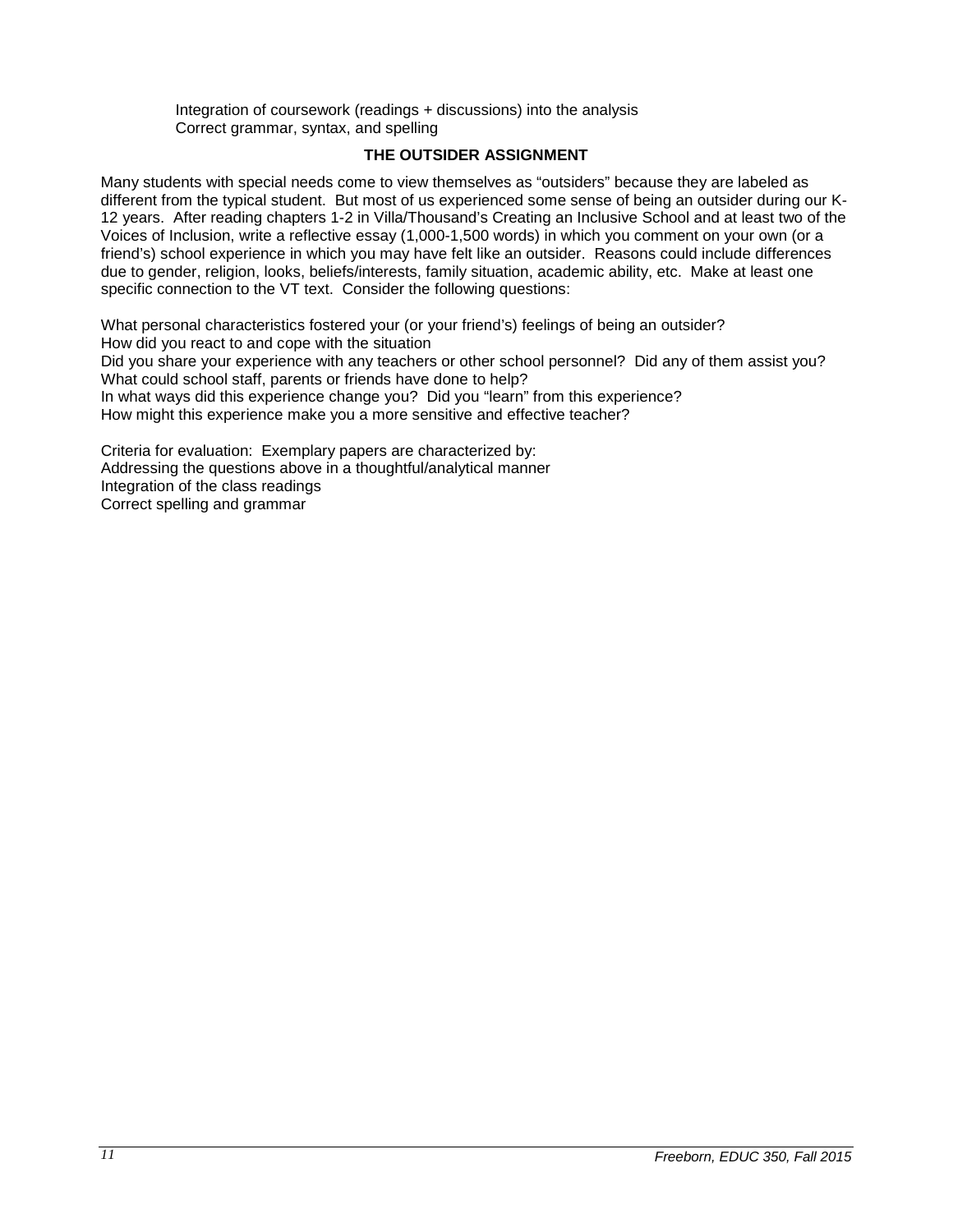# **ASSIGNMENT: PHILOSOPHY OF SCHOOLING, LEARNING, AND TEACHING**

<span id="page-11-0"></span>Write a paper (2,000-2,500 word) that explains your personal philosophy of schooling, learning and teaching. Follow the template below, and self-assess before you turn in the paper.

### **Paper Introduction**

Describe the level of schooling and subject field(s) you hope to teach.

Name your philosophy (or combination of philosophies) as described by Grant & Gillette Ch 8. Explain why you are attracted to this philosophical stance. Is it due to your own schooling and/or background, what you've seen in schools since your own school days, the influence of particular persons, texts, other experiences with children/youth, etc.?

### **Nature of schooling**

Describe what you believe is the purpose of schooling in a democracy. How will you as a teacher help achieve these purposes? Give at least one concrete example of how you will interact with your students in light of your beliefs.

### **Nature of the learner**

Describe what you believe is the nature of the learner.

What are your thoughts about the students you will teach? What do they need from a teacher? Give at least one concrete example of how you will interact with your students in light of your beliefs.

### **Nature of the teaching/learning process**

Describe what you believe is the nature of the teaching/learning process?. What do you believe counts as knowledge and how should it be presented? How will you as a teacher use subject matter and other experiences to guide students toward meaningful learning activities?

Give at least one concrete example of how you will interact with your students in light of your beliefs.

### **Teacher dispositions and actions**

Describe what behavior (disposition/attitude & actions) you will exhibit in order to carry out your philosophical position.

Give at least one concrete example of how you will conduct yourself in light of your beliefs.

### **Conclusion**

Recap your philosophy. What are your outstanding questions/concerns/thoughts about becoming a teacher?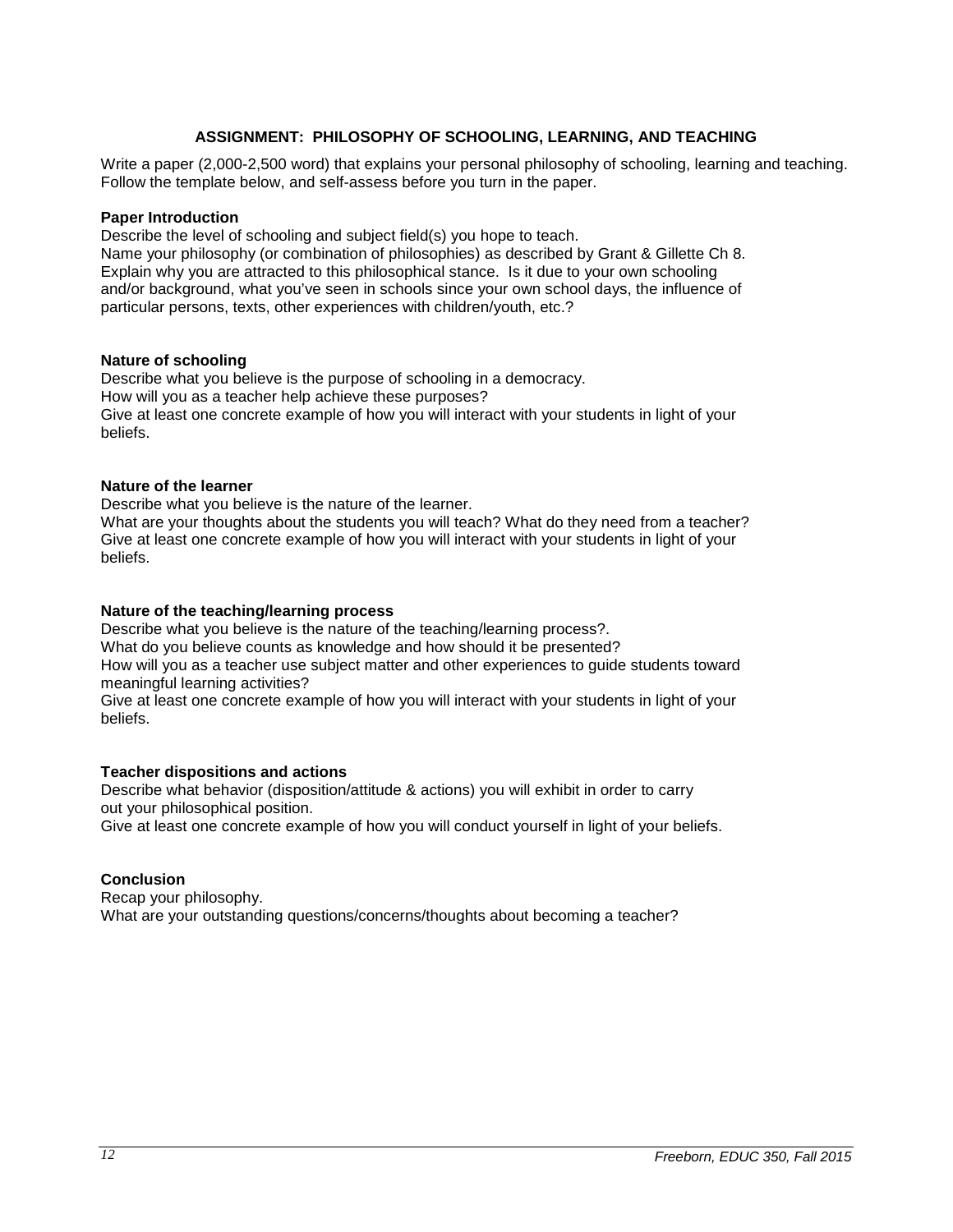# **CRITERIA FOR SELF- ASSESSMENT OF PHILOSOPHY PAPER**

<span id="page-12-0"></span>Be sure to self-assess using the following criteria. Submit the self-assessment with your final draft of your philosophy paper (at least one "beefy" paragraph). These are the criteria that will be used to evaluate your philosophy paper.

Exemplary papers have the following characteristics:

**Ideas:** The paper is clear and focused. It holds the reader's attention. Relevant information and details enrich the central theme. Ideas are supported by research, practical knowledge and experience. Conclusions show insight.

**Organization:** The organizational structure enhances and showcases the central idea or theme of the paper. An inviting introduction draws the reader in; a satisfying conclusion leaves the reader with a sense of closure and resolution. Sequencing is logical and effective. Thoughtful transitions tie parts together. The paper flows so smoothly, the reader hardly thinks about it.

**Connections**: The paper includes multiple references to EDUC 350 class experiences (specific text selections, class discussions, fieldwork observations, assignments, current events, etc.).

**Voice:** The writer of this paper speaks directly to the reader in a manner that is individual, compelling, engaging, and has personality.

**Sentence Fluency:** The writing has an easy flow. Sentences enhance the meaning. Sentences vary in length and structure. The piece has purposeful and varied sentence beginnings.

**Conventions:** The writer demonstrates a good grasp of standard writing conventions. Spelling is generally correct. Punctuation is accurate. Grammar and usage are correct. Paragraphing tends to be sound. The piece needs very little additional editing.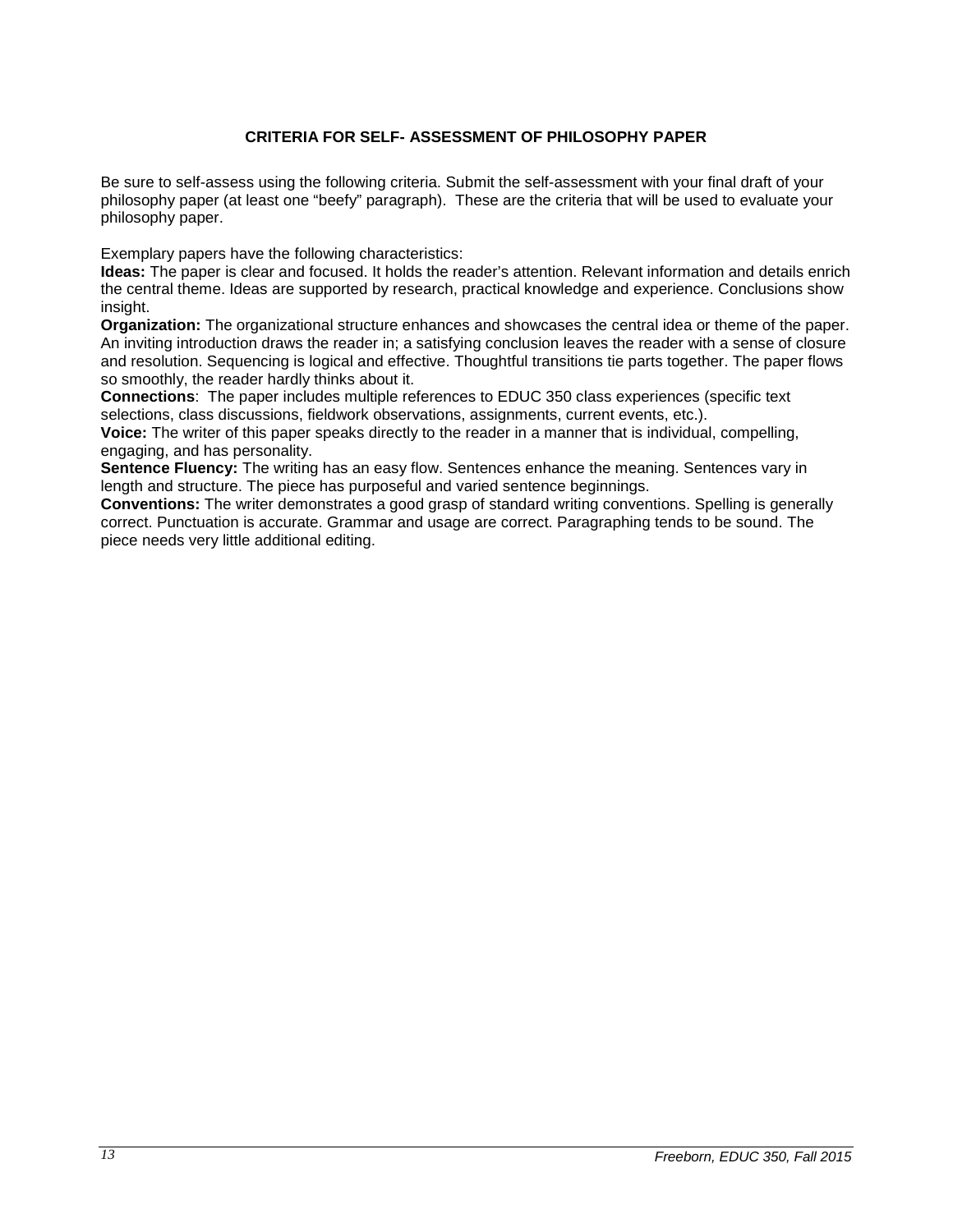# **SCHEDULE**

### as of 8/31/15

### **Schedule is subject to change at the discretion of the instructor**

<span id="page-13-0"></span>

| <b>Week</b>    | <b>Class</b>                                                   | <b>Details</b>                                                                                                                         | <b>Assignments</b>                                                                      |
|----------------|----------------------------------------------------------------|----------------------------------------------------------------------------------------------------------------------------------------|-----------------------------------------------------------------------------------------|
| 1              | August 31, Sept. 2<br>Course introduction.<br>Why teach?       | Read the field experience guidelines<br>and syllabus.<br>Bring questions with you August 31                                            | <b>Access the Cougar Courses</b><br>website at<br>http://cc.csusm.edu/                  |
|                |                                                                |                                                                                                                                        | Log 1 due Sept 1: TSS, Ch. 1                                                            |
| $\overline{2}$ | September 9<br>Teaching as a<br>profession                     | Begin work on your teacher<br>interview.                                                                                               | Log 2 due Sept 8: TSS, Ch. 9                                                            |
|                |                                                                |                                                                                                                                        |                                                                                         |
| 3              | September 14, 16<br>The purpose of school                      | Continue working on your teacher<br>interview.                                                                                         | Log 3 due Sept 13: TSS, Ch. 6<br>Teacher interview due Sept 20                          |
|                |                                                                |                                                                                                                                        |                                                                                         |
| 4              | September 21, 23<br>Philosophical<br>perspectives              | Meet in Kellogg 2303 for Research<br>Seminar with Dr. Toni Olivas, Sept. 21,<br>11:30-12:45<br>Bring the results of your "What is Your | Log 4 due Sept 20: TSS Ch. 2                                                            |
|                |                                                                | EP?" survey<br>Waiver requests for field experience<br>hours must be turned in during class                                            |                                                                                         |
|                |                                                                | today                                                                                                                                  |                                                                                         |
|                |                                                                |                                                                                                                                        |                                                                                         |
| 5              | September 28, 30<br>How we learn                               | <b>Bring Nieto (skimmed)</b>                                                                                                           | Log 5 due Sept 27: TSS Ch. 5<br>Write 3 questions based on<br>reading for Teacher Panel |
|                |                                                                |                                                                                                                                        |                                                                                         |
| 6              | October 5, 7<br>Multicultural history of<br>American education | Bring Nieto (mostly done)                                                                                                              | Log 6 due Oct. 4: TSS, Ch. 11<br>Observations 1 & 2 due Oct 6                           |
|                |                                                                |                                                                                                                                        |                                                                                         |
| $\overline{7}$ | October 12, 14<br>The lives and work of<br>effective teachers  | Bring Nieto (done)<br>Guests: Experienced teachers                                                                                     | Log 7 due Oct 11: VT Ch. 1 and<br>2 and TSS, Ch. 4                                      |
|                |                                                                |                                                                                                                                        |                                                                                         |
| 8              | October 19, 21<br>Student life and<br>inclusion                | <b>Bring Nieto</b>                                                                                                                     | Log 8 due Oct 18:Ch. 8<br>Prepare 3 questions for school<br>administrator               |
|                |                                                                |                                                                                                                                        |                                                                                         |